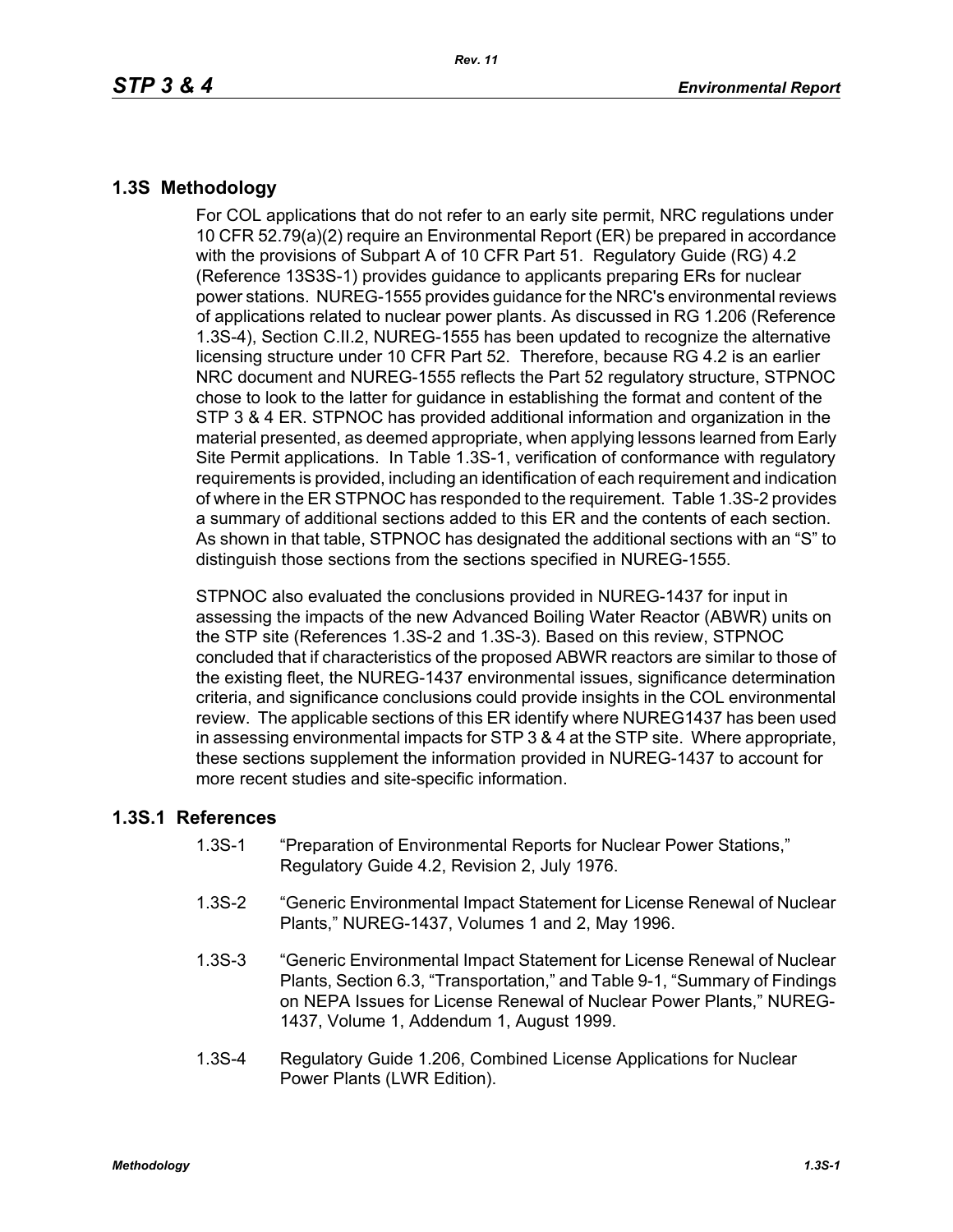|  |  | Table 1.3S-1 ER Responses to Combined Operating License Regulatory Requirements |
|--|--|---------------------------------------------------------------------------------|
|  |  |                                                                                 |

| <b>Regulatory Requirement (10 CFR)</b>                                                             | <b>ER Section Containing the Response</b>                                                                                                                                                                                                                                                                |  |  |
|----------------------------------------------------------------------------------------------------|----------------------------------------------------------------------------------------------------------------------------------------------------------------------------------------------------------------------------------------------------------------------------------------------------------|--|--|
| 51.45(a), Signed original                                                                          | <b>Transmittal letter</b>                                                                                                                                                                                                                                                                                |  |  |
| 51.45(b), Description of proposed action                                                           | Chapter 3, "Plant Description"                                                                                                                                                                                                                                                                           |  |  |
| 51.45(b), Statement of purpose of proposed action                                                  | Section 1.1.1, "Purpose and Need"                                                                                                                                                                                                                                                                        |  |  |
| 51.45(b), Description of environment affected by<br>proposed action                                | Chapter 2, "Environmental Description"                                                                                                                                                                                                                                                                   |  |  |
| 51.45(b)(1), Environmental impact of proposed<br>action                                            | Chapters 4, "Environmental Impacts of<br>Construction"; 5, "Environmental Impacts of<br>Operation"; 7, "Environmental Impact of Postulated<br>Accidents Involving Radioactive Materials", and 10,<br>"Environmental Consequences of the Proposed<br>Action"                                              |  |  |
| 51.45(b)(2), Unavoidable adverse impacts                                                           | Section 10.1, "Unavoidable Adverse Environmental<br>Impacts"                                                                                                                                                                                                                                             |  |  |
| 51.45(b)(3), Alternatives to proposed action                                                       | Chapter 9, "Alternatives to the Proposed Action"                                                                                                                                                                                                                                                         |  |  |
| 51.45(b)(4), Relationship between short-term use<br>and long-term productivity                     | Section 10.3, "Relationship Between Short Term<br>Uses and Long Term Productivity of the Human<br>Environment"                                                                                                                                                                                           |  |  |
| 51.45(b)(5), Irreversible and irretrievable<br>commitments of resources                            | Section 10.2, "Irreversible and Irretrievable<br><b>Commitments of Resources"</b>                                                                                                                                                                                                                        |  |  |
| 51.45(c), Comparison of environmental effects of<br>proposed action and alternatives               | Chapters 4, "Environmental Impacts of<br>Construction"; 5, "Environmental Impacts of<br>Operation"; 7, "Environmental Impact of Postulated<br>Accidents Involving Radioactive Materials"; 9,<br>"Alternatives to the Proposed Action", and 10,<br>"Environmental Consequences of the Proposed<br>Action" |  |  |
| 51.45(c), Alternatives for reducing or avoiding<br>adverse environmental impacts                   | Sections 4.6, "Measures and Controls to Limit<br>Adverse Impacts During Construction" and 5.10,<br>"Measures and Controls to Limit Adverse Impacts<br>During Operation"                                                                                                                                  |  |  |
| 51.45(c), Economic, technical, and other benefits<br>and costs of proposed action and alternatives | Section 10.4, "Benefit-Cost Balance"                                                                                                                                                                                                                                                                     |  |  |
| 51.45(d), Federal permits and other entitlements<br>and status of compliance                       | Section 1.2, "Status of Reviews, Approvals, and<br>Consultations"                                                                                                                                                                                                                                        |  |  |
| 51.45(d), Compliance with Federal and other<br>environmental quality standards and requirements    | Section 1.2, "Status of Reviews, Approvals, and<br>Consultations"                                                                                                                                                                                                                                        |  |  |
| 51.45(d), Compliance for alternatives                                                              | Section 9.2, "Energy Alternatives" and Section 9.3,<br>"Alternative Sites"                                                                                                                                                                                                                               |  |  |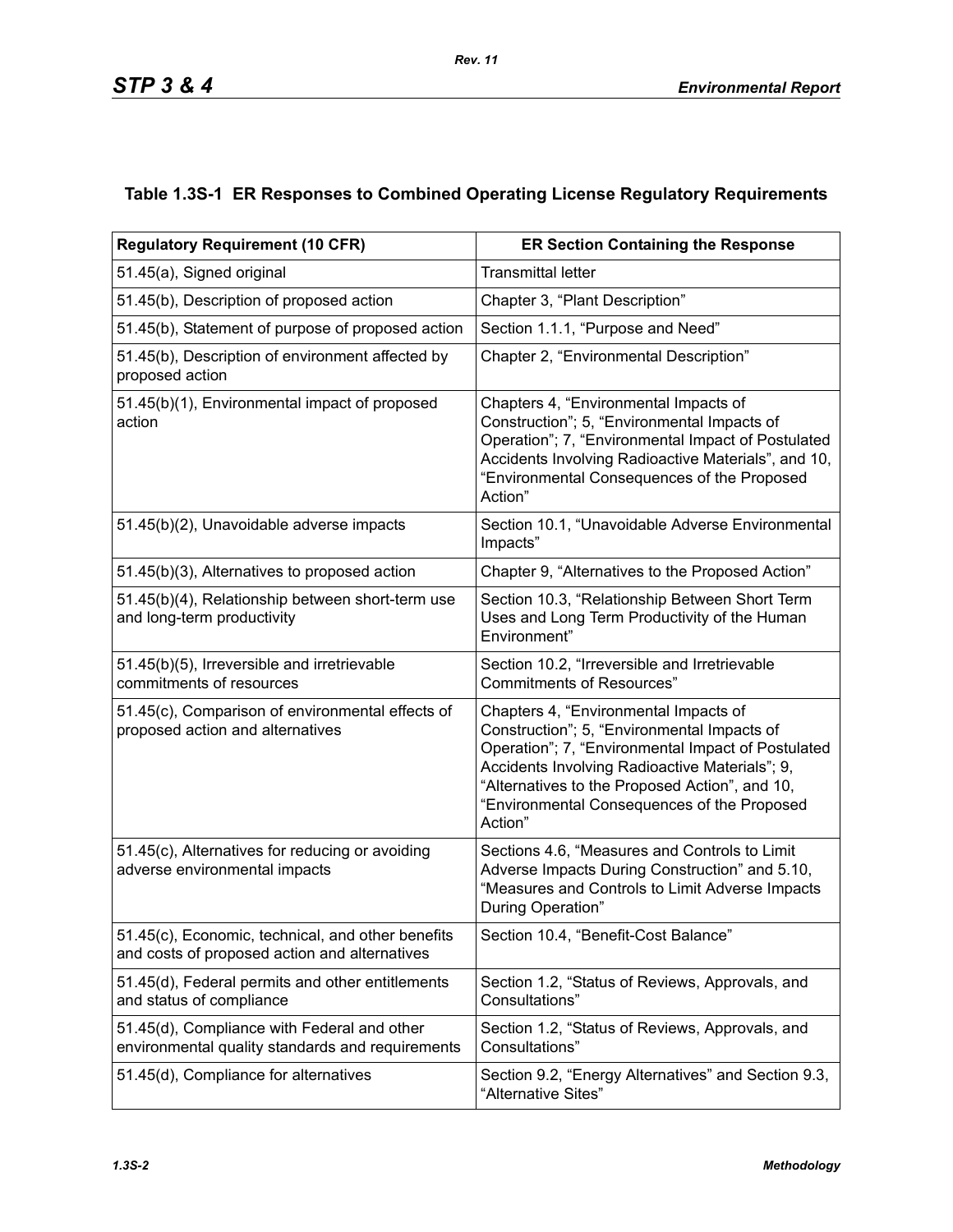## **Table 1.3S-1 ER Responses to Combined Operating License Regulatory Requirements (Continued)**

| <b>Regulatory Requirement (10 CFR)</b>         | <b>ER Section Containing the Response</b>                                                                                                           |  |  |
|------------------------------------------------|-----------------------------------------------------------------------------------------------------------------------------------------------------|--|--|
| 51.45(e), Adverse information                  | Section 10.1, "Unavoidable Adverse Environmental<br>Impacts"                                                                                        |  |  |
| 51.50 and 51.51(a), Uranium fuel cycle         | Section 5.7, "Uranium Fuel Cycle Impacts"                                                                                                           |  |  |
| 51.50 and 51.52, Fuel and waste transportation | Sections 3.8, "Transportation of Radioactive<br>Materials," 5.11, "Transportation of Radioactive<br>Materials," and 7.4, "Transportation Accidents" |  |  |
| 51.50, Reporting and record keeping procedures | Chapter 6, "Environmental Measurements and<br><b>Monitoring Programs"</b>                                                                           |  |  |
| 51.50, Conditions and monitoring               | Chapter 6, "Environmental Measurements and<br><b>Monitoring Programs"</b>                                                                           |  |  |